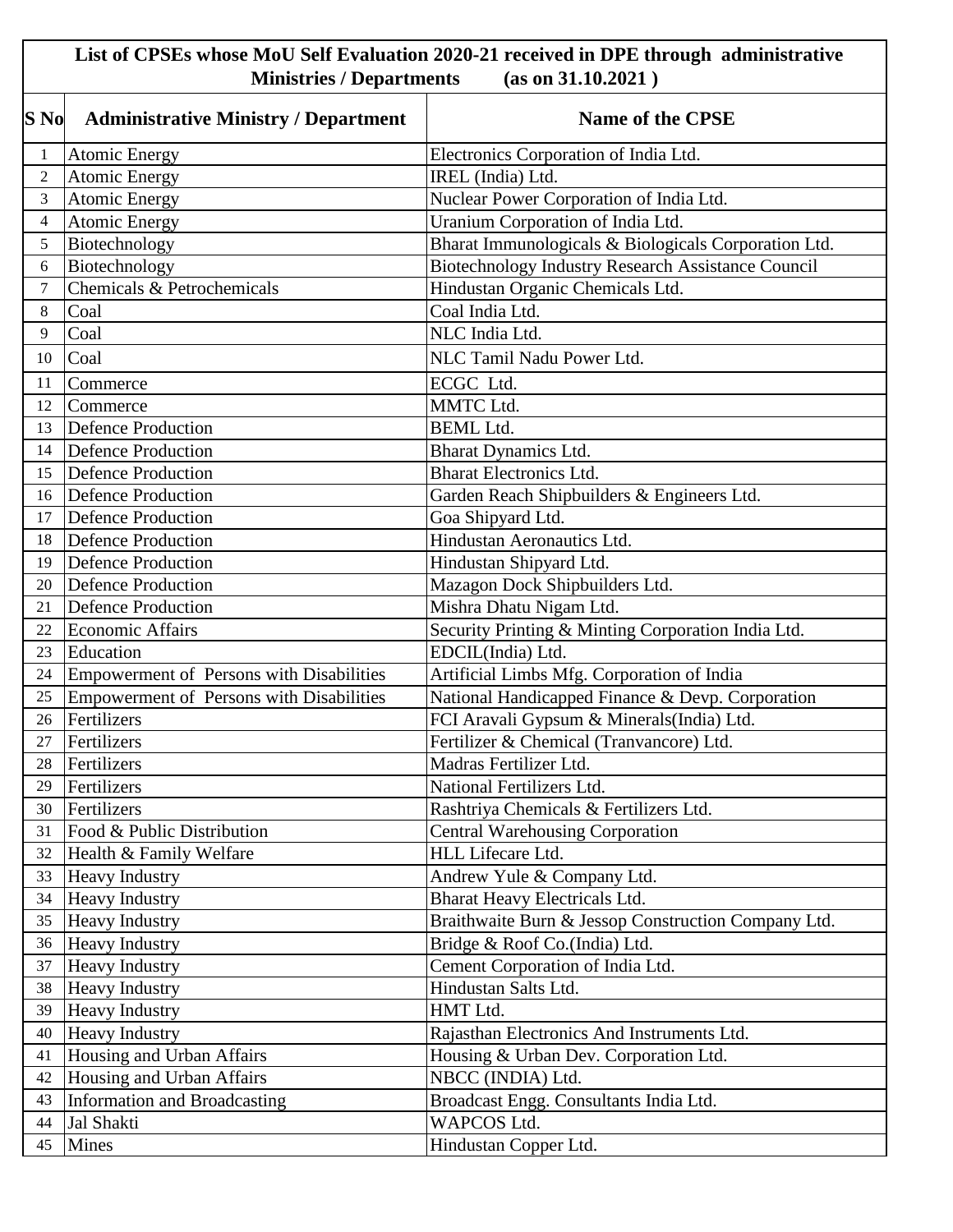| S No | <b>Administrative Ministry / Department</b> | <b>Name of the CPSE</b>                              |
|------|---------------------------------------------|------------------------------------------------------|
| 46   | <b>Mines</b>                                | Mineral Exploration Corporation Ltd.                 |
| 47   | <b>Mines</b>                                | National Aluminium Company Ltd.                      |
| 48   | <b>Minority Affairs</b>                     | National Minorities Devp. & Finance Corporation      |
| 49   | <b>MSME</b>                                 | National Small Industries Corporation Ltd.           |
| 50   | New And Renewable Energy                    | Indian Renewable Energy Development Agency Ltd.      |
| 51   | New And Renewable Energy                    | Solar Energy Corporation of India                    |
| 52   | Petroleum & Natural Gas                     | Balmer Lawrie & Co. Ltd.                             |
| 53   | Petroleum & Natural Gas                     | Bharat Petro Resources Ltd.                          |
| 54   | Petroleum & Natural Gas                     | Bharat Petroleum Corporation Ltd.                    |
| 55   | Petroleum & Natural Gas                     | Brahamputra Crackers & Polymer Ltd.                  |
| 56   | Petroleum & Natural Gas                     | Chennai Petroleum Corporation Ltd.                   |
| 57   | Petroleum & Natural Gas                     | Engineers India Ltd.                                 |
| 58   | Petroleum & Natural Gas                     | GAIL (INDIA) Ltd.                                    |
| 59   | Petroleum & Natural Gas                     | <b>GAIL Gas Ltd.</b>                                 |
| 60   | Petroleum & Natural Gas                     | Hindustan Petroleum Corporation Ltd.                 |
| 61   | Petroleum & Natural Gas                     | Indian Oil Corporation Ltd.                          |
| 62   | Petroleum & Natural Gas                     | Mangalore Refinery & Petrochemicals Ltd.             |
| 63   | Petroleum & Natural Gas                     | Numaligarh Refinery Ltd.                             |
| 64   | Petroleum & Natural Gas                     | Oil & Natural Gas Corporation Ltd.                   |
| 65   | Petroleum & Natural Gas                     | Oil India Ltd                                        |
| 66   | Petroleum & Natural Gas                     | ONGC Mangalore Petro Chemicals Ltd.                  |
| 67   | Petroleum & Natural Gas                     | <b>ONGC Videsh Ltd.</b>                              |
| 68   | Pharmaceuticals                             | Hindustan Antibiotics Ltd.                           |
| 69   | Ports, Shipping & Waterways                 | Cochin Shipyard Ltd.                                 |
| 70   | Ports, Shipping & Waterways                 | Shipping Corporation of India Ltd.                   |
| 71   | Power                                       | NHDC Ltd.                                            |
| 72   | Power                                       | NHPC Ltd.                                            |
| 73   | Power                                       | North Eastern Electric Power Corporation Ltd.        |
| 74   | Power                                       | NTPC Ltd.                                            |
| 75   | Power                                       | PFC Ltd.                                             |
| 76   | Power                                       | Power System Operation Corporation Ltd.              |
| 77   | Power                                       | Powergrid Corporation of India Ltd.                  |
| 78   | Power                                       | REC Ltd.                                             |
| 79   | Power                                       | SJVN Ltd.                                            |
| 80   | Power                                       | THDC India Ltd.                                      |
| 81   | Railways                                    | Braithwaite & Co. Ltd.                               |
| 82   | Railways                                    | Container Corporation of India Ltd.                  |
| 83   | Railways                                    | Dedicated Fright Corridor Corporation of India Ltd.  |
| 84   | Railways                                    | Indian Railway Catering And Tourism Corporation Ltd. |
| 85   | Railways                                    | Indian Railway Finance Corporation Ltd.              |
| 86   | Railways                                    | <b>IRCON</b> International Ltd.                      |
| 87   | Railways                                    | Konkan Railway Corporation Ltd.                      |
| 88   | Railways                                    | Mumbai Railway Vikas Corporation Ltd.                |
| 89   | Railways                                    | Rail Vikas Nigam Ltd.                                |
| 90   | Railways                                    | Railtel Corporation India Ltd.                       |
| 91   | Railways                                    | RITES Ltd.                                           |
| 92   | Scientific And Industrial Research          | Central Electronics Ltd.                             |